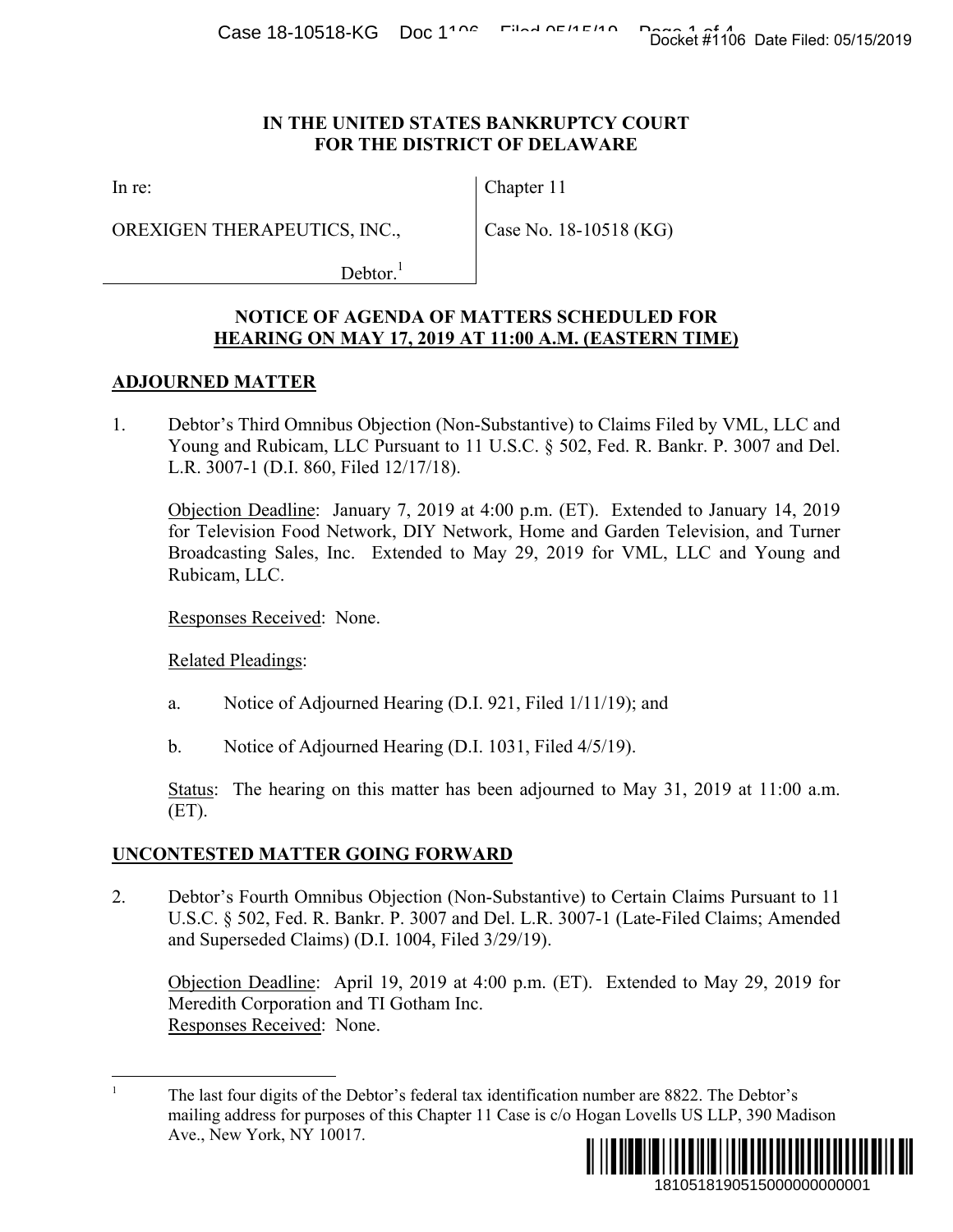## Related Pleadings:

- a. Amended Notice of Debtor's Fourth Omnibus Objection (Non-Substantive) to Certain Claims Pursuant to 11 U.S.C. § 502, Fed. R. Bankr. P. 3007 and Del. L.R. 3007-1 (Late-Filed Claims; Amended and Superseded Claims) (D.I. 1017, Filed  $4/2/19$ ;
- b. Notice of Partial Withdrawal of Debtor's Fourth Omnibus Objection (Non-Substantive) to Certain Claims Pursuant to 11 U.S.C. § 502, Fed. R. Bankr. P. 3007 and Del. L.R. 3007-1 (Late-Filed Claims; Amended and Superseded Claims) (D.I. 1025, Filed 4/3/19);
- c. Notice of Withdrawal of Debtor's Fourth Omnibus Objection (Non-Substantive) to Certain Claims Pursuant to 11 U.S.C. § 502, Fed. R. Bankr. P. 3007 and Del. L.R. 3007-1 (Late-Filed Claims; Amended and Superseded Claims) Solely with Respect to Claim No. 175 of New York State Dept. of Taxation and Finance (D.I. 1065, Filed 4/23/19); and
- d. Order Granting Debtor's Fourth Omnibus Objection (Non-Substantive) To Certain Claims (Late-Filed Claims; Amended and Superseded Claims) (D.I. 1076, Entered 4/26/19).

Status: The hearing on this matter will go forward.

# **CONTESTED MATTER GOING FORWARD**

3. Debtor's Modified Amended Plan of Liquidation (D.I. 1099, Filed 5/14/19).

Objection Deadline: May 6, 2019 at 4:00 p.m. (ET).

Responses Received:

- a. Limited Objection and Reservation of Rights of Takeda Pharmaceutical Company Limited Regarding the Debtor's Amended Plan of Liquidation (D.I. 1091, Filed 5/6/19);
- b. Limited Objection of Discovery, Inc. to Confirmation of Debtor's Amended Plan of Liquidation (D.I. 1092, Filed 5/6/19);
- c. Reservation of Rights of Securities Lead Plaintiff with Respect to Confirmation of the Debtor's Amended Plan of Liquidation (D.I. 1096, Filed 5/10/19); and
- d. Informal Objection from Office of the United States Trustee to Certain Exculpation and Provisions. Related Pleadings:
- a. Debtor's Plan of Liquidation (D.I. 967, Filed 3/6/19);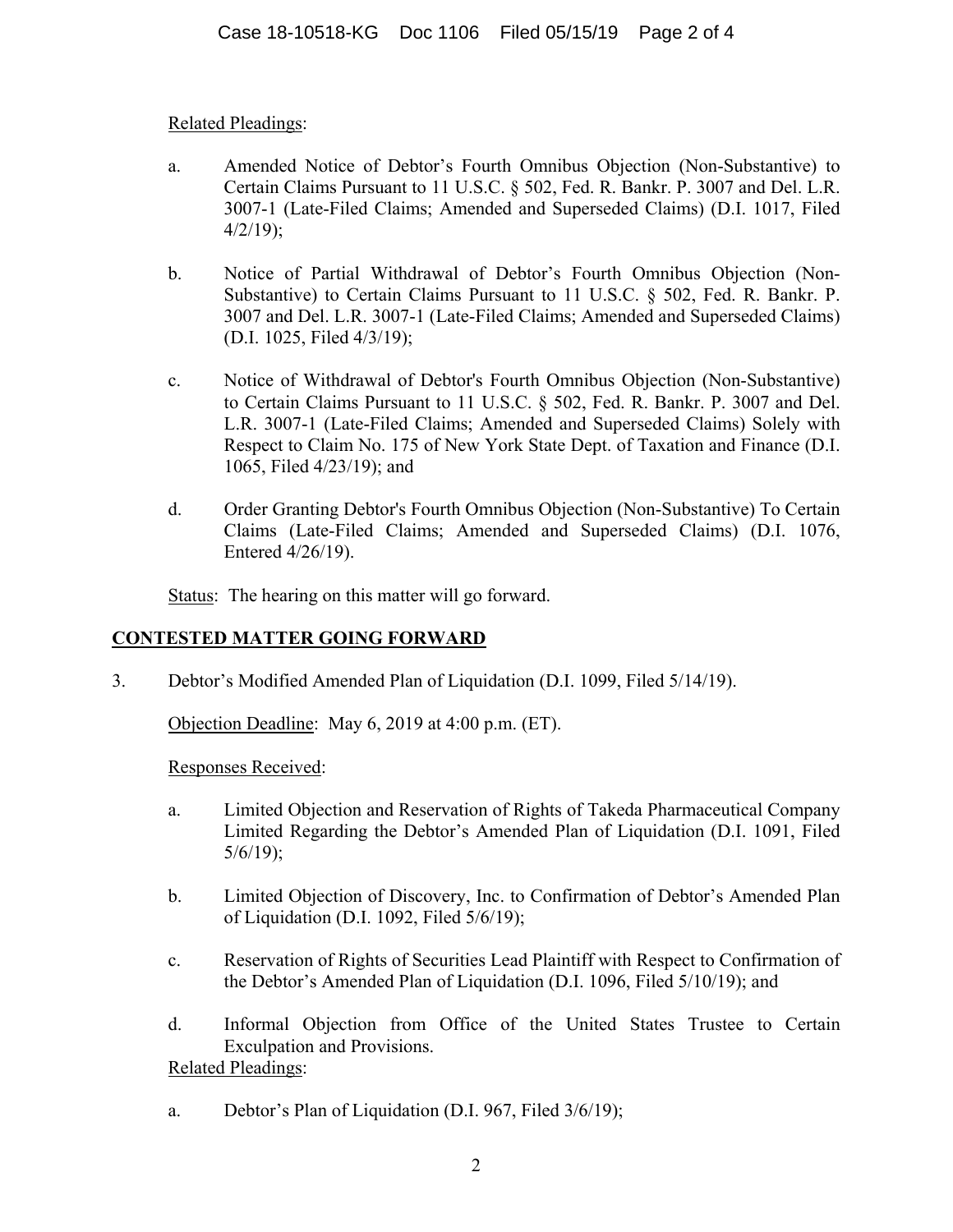- b. Disclosure Statement for Debtor's Plan of Liquidation (D.I. 968, Filed 3/6/19);
- c. Order (A) Approving the Disclosure Statement on an Interim Basis, (B) Establishing Procedures for Solicitation and Tabulation of Votes to Accept or Reject the Plan, (C) Approving the Forms of Ballots and Solicitation Materials, (D) Establishing the Voting Record Date, (E) Scheduling a Plan Confirmation Hearing and Deadline for Filing Objections to Final Approval of the Disclosure Statement and Confirmation of the Plan, and (F) Approving the Related Form of Notice (D.I. 999, Entered 3/27/19);
- d. Debtor's Amended Plan of Liquidation (D.I. 1001, Filed 3/27/19);
- e. Notice of Filing of Redlines of (I) Debtor's Amended Plan of Liquidation; and (II) Disclosure Statement for the Debtor's Amended Plan of Liquidation (D.I. 1003, Filed 3/29/19);
- f. Disclosure Statement for Debtor's Amended Plan of Liquidation (D.I. 1007, Filed 3/30/19);
- g. Notice of Filing of Changed Page of the Disclosure Statement for the Debtor's Amended Plan of Liquidation (D.I. 1008, Filed 3/30/19);
- h. Notice of Order (A) Approving the Disclosure Statement on an Interim Basis, (B) Establishing Procedures for Solicitation and Tabulation of Votes to Accept or Reject the Plan, (C) Approving the Forms of Ballots and Solicitation Materials, (D) Establishing the Voting Record Date, (E) Scheduling the Confirmation Hearing and Deadline for Filing Objections to Final Approval of the Disclosure Statement and Confirmation of the Plan, and (F) Approving the Related Form of Notice (D.I. 1034, Filed 4/5/19);
- i. Affidavit of Service (D.I. 1059, Filed 4/18/19);
- j. Affidavit of Publication (D.I. 1060, Filed 4/18/19);
- k. Plan Supplement (D.I. 1085, Filed 4/29/19);
- l. Declaration of Angela Nguyen on Behalf of Kurtzman Carson Consultants LLC Voting and Tabulation of Ballots Accepting and Rejecting the Amended Plan of Liquidation of Orexigen Therapeutics, Inc. (D.I. 1098, Filed 5/14/19);
- m. Modified Plan Supplement (D.I. 1100, Filed 5/14/19);
- n. Debtor's Memorandum of Law In Support of Confirmation of the Debtor's Modified Amended Plan of Liquidation (D.I. 1101, Filed 5/14/19);
- o. Declaration of Thomas P. Lynch in Support of Confirmation of the Debtor's Modified Amended Plan of Liquidation (D.I. 1102, Filed 5/14/9);